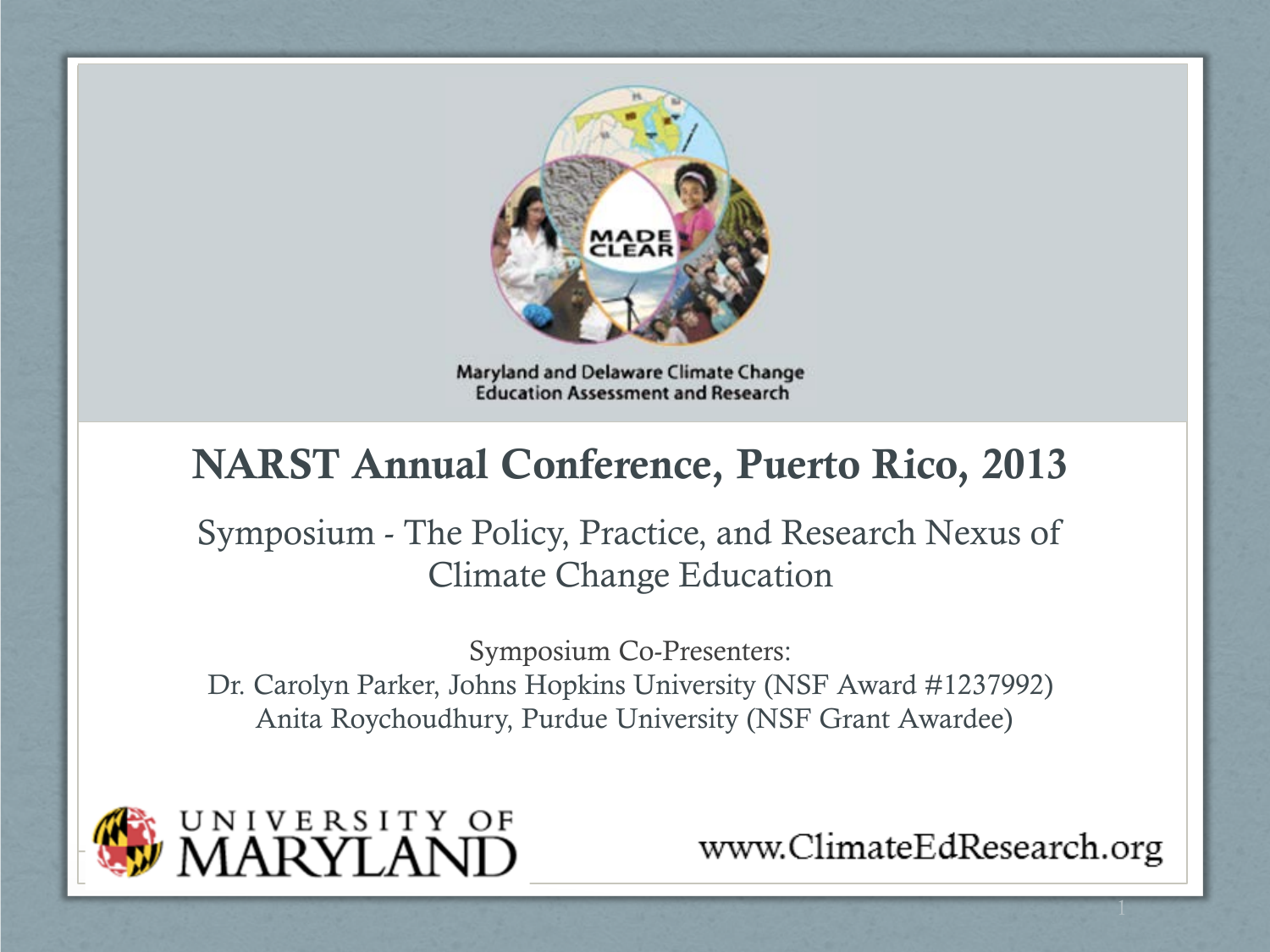

Maryland and Delaware Climate Change **Education Assessment and Research** 

#### Researching Teacher Professional Development for Climate Change Education

J. Randy McGinnis Wayne Breslyn Chris McDonald Emily Hestness

University of Maryland

2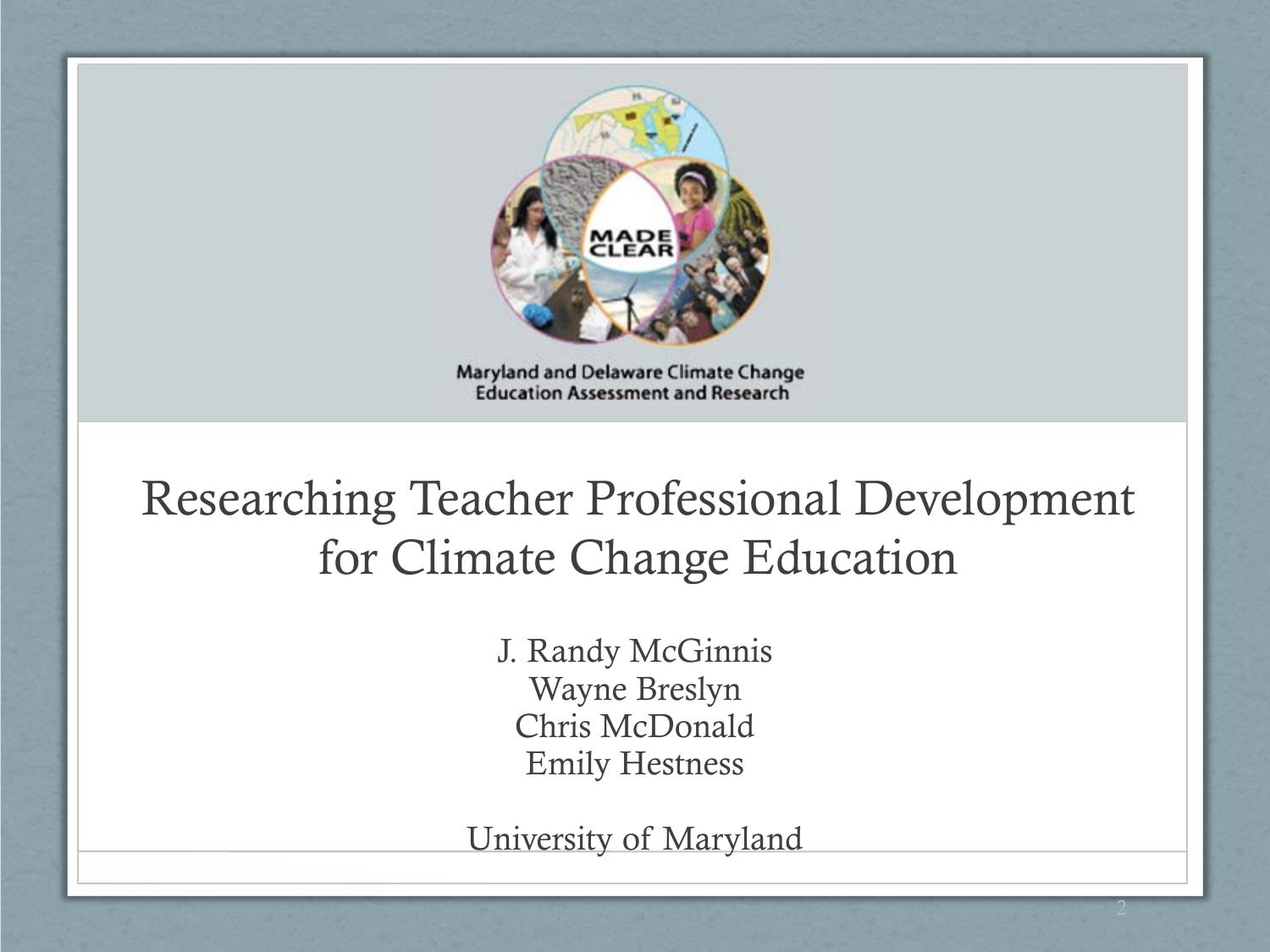# Project Overview

- Maryland and Delaware Climate Change Education, Assessment, and Research (MADE CLEAR)
- 5-year project supported by NSF Phase II Climate Change Education Partnership (CCEP) grant
- Partners include:
	- Core institutions in Delaware and the University System of Maryland
	- Maryland and Delaware Departments of Education
	- Maryland Public Television





UNIVERSITY OF<br>MARVI AND



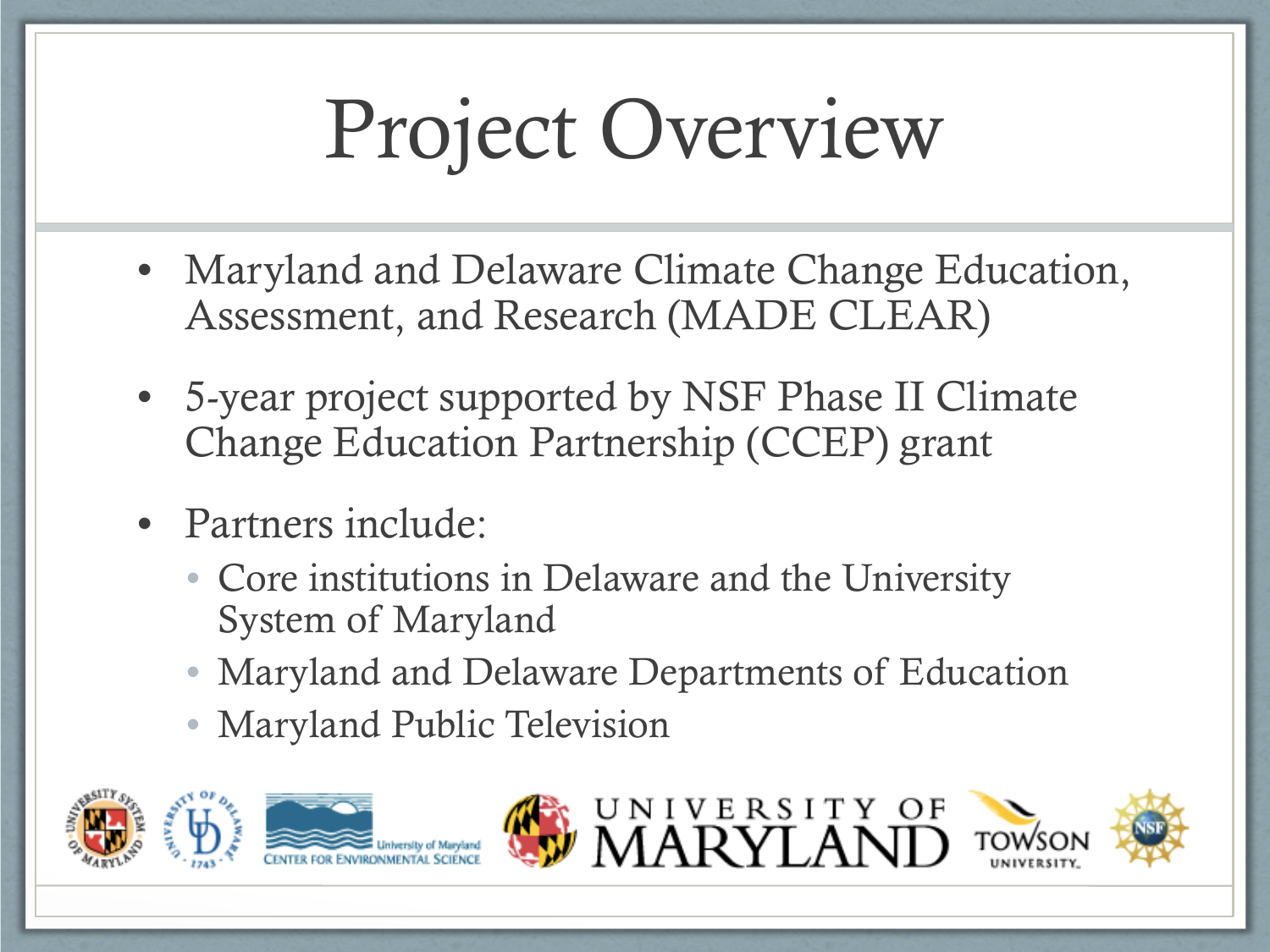## Project Goal

Embed climate change science into formal and informal education in the region, while:

- Advancing learning sciences research in the areas of conceptual change and learning progressions
- Assessing new approaches to professional development that foster changes in teacher knowledge, skills, and dispositions

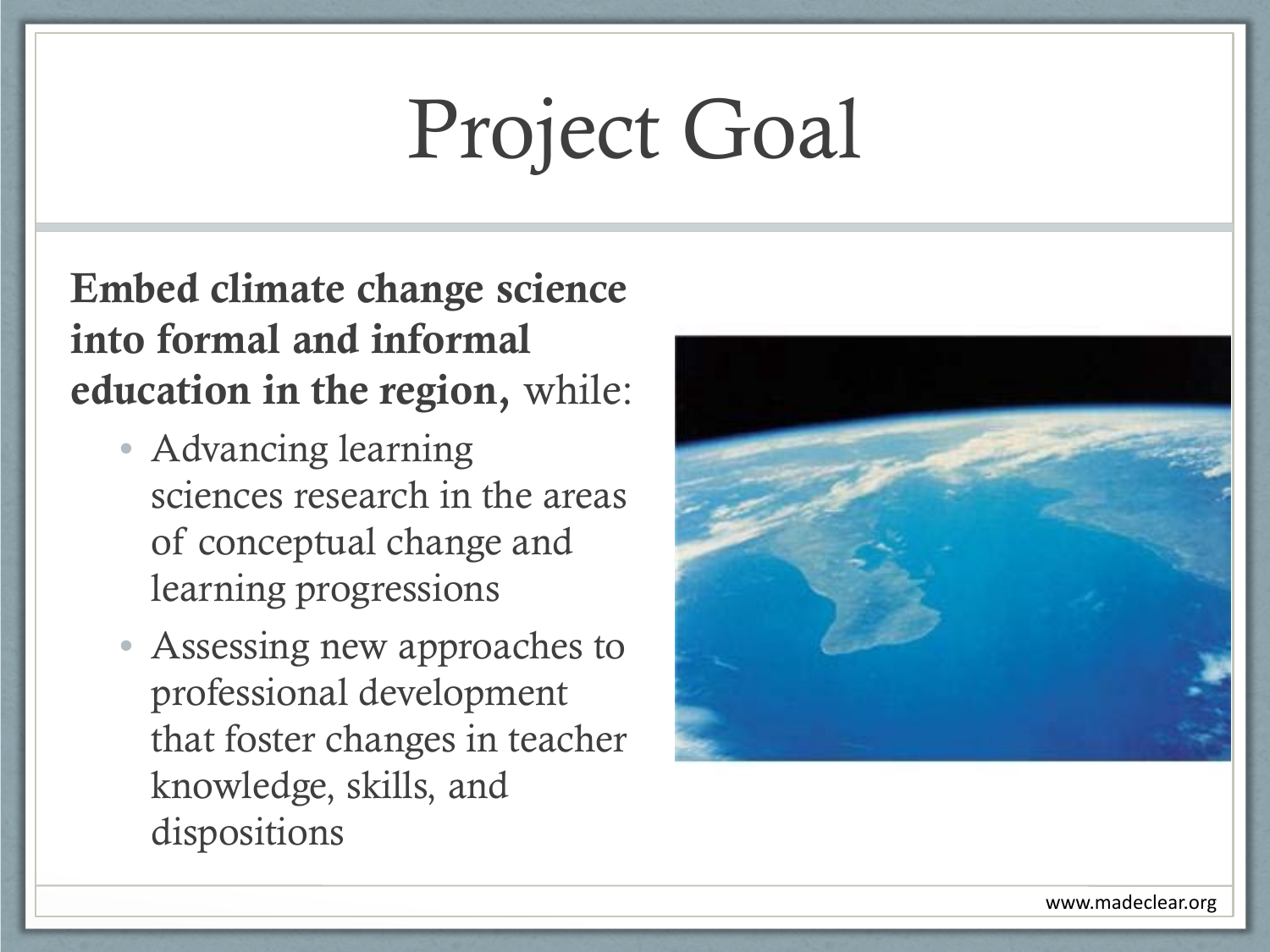#### Teacher Professional Development

- Weeklong Summer Climate Academy in July 2013
- 40 middle and high school teachers from MD and DE
- University of Delaware's Virden Retreat Center

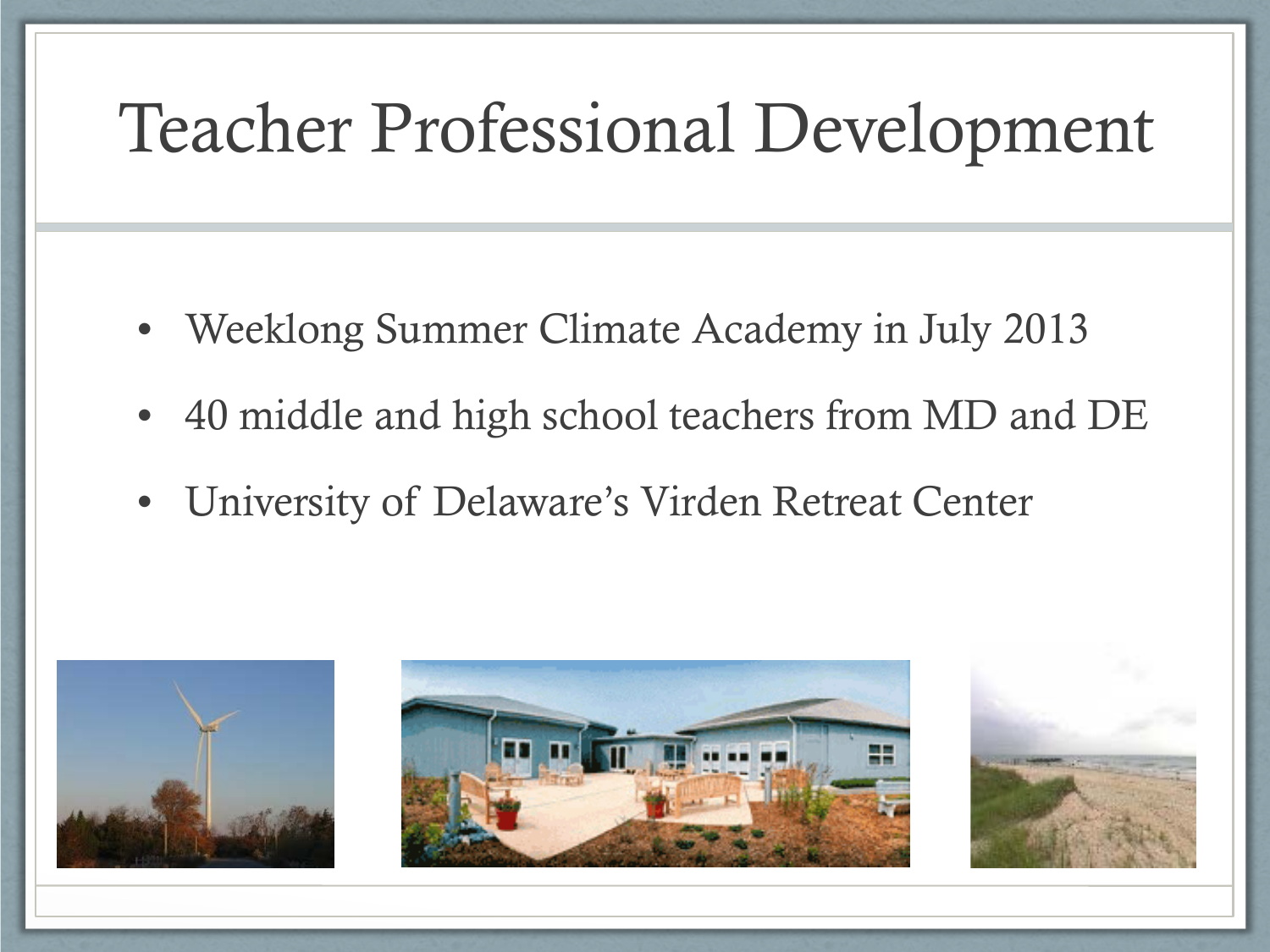#### Teacher Professional Development

Teachers will:

- Engage with climate scientists and content experts
- Use and adapt climate change education resources
- Reflect on and discuss climate change pedagogy issues
- Learn about the use of learning progressions
- (During school year): Continue interacting through an online learning community and Saturday workshops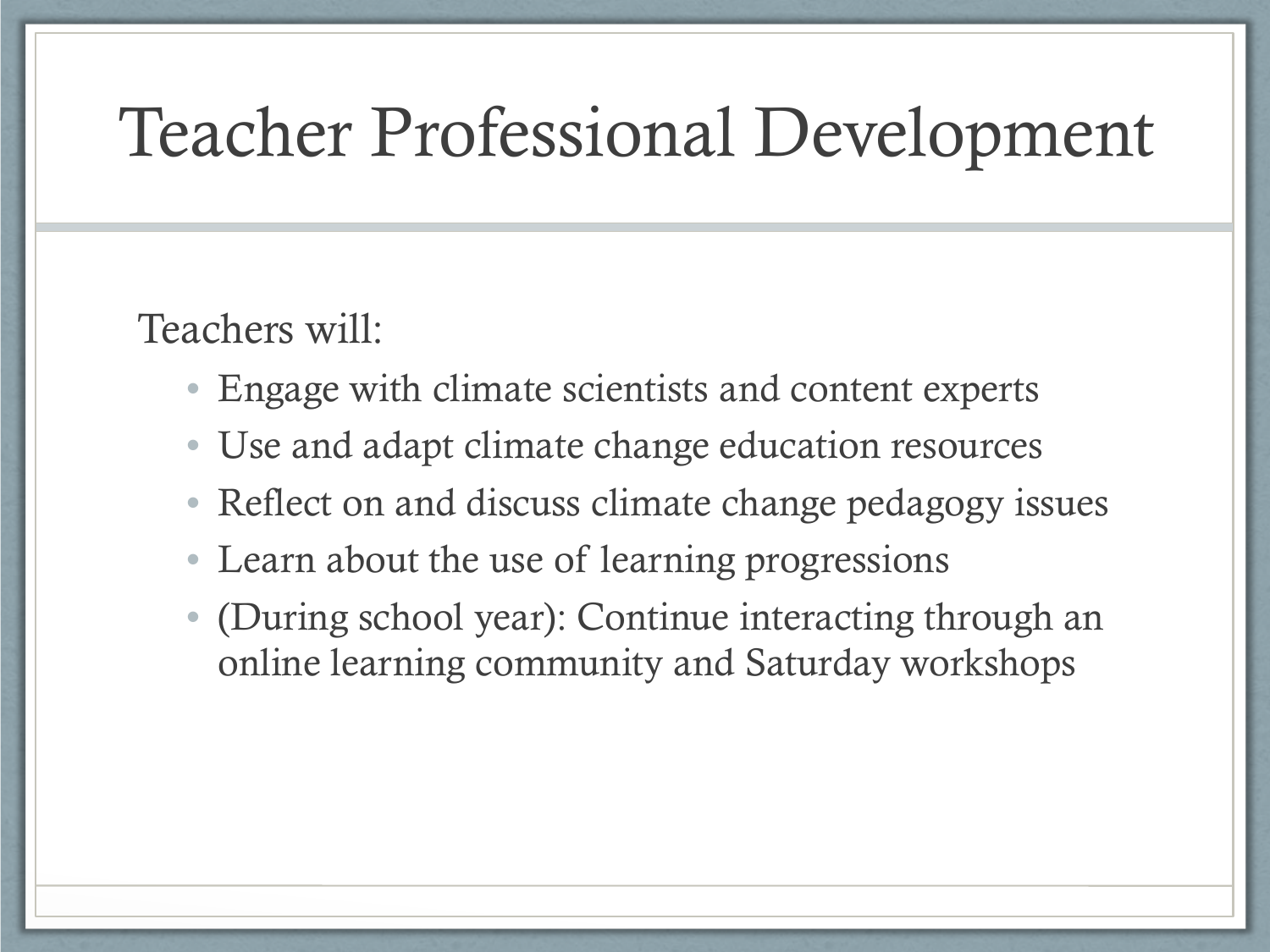### Professional Development Approach

- Address challenges teachers face in replicating and implementing learning from professional development
- Key challenges (City, Elmore, Fairman, & Teitel, 2009):
	- Lack of common instructional vision in schools and school systems
	- Sanctioned private practice; "siloed" culture of teaching
	- Lack of process for translating new knowledge to practice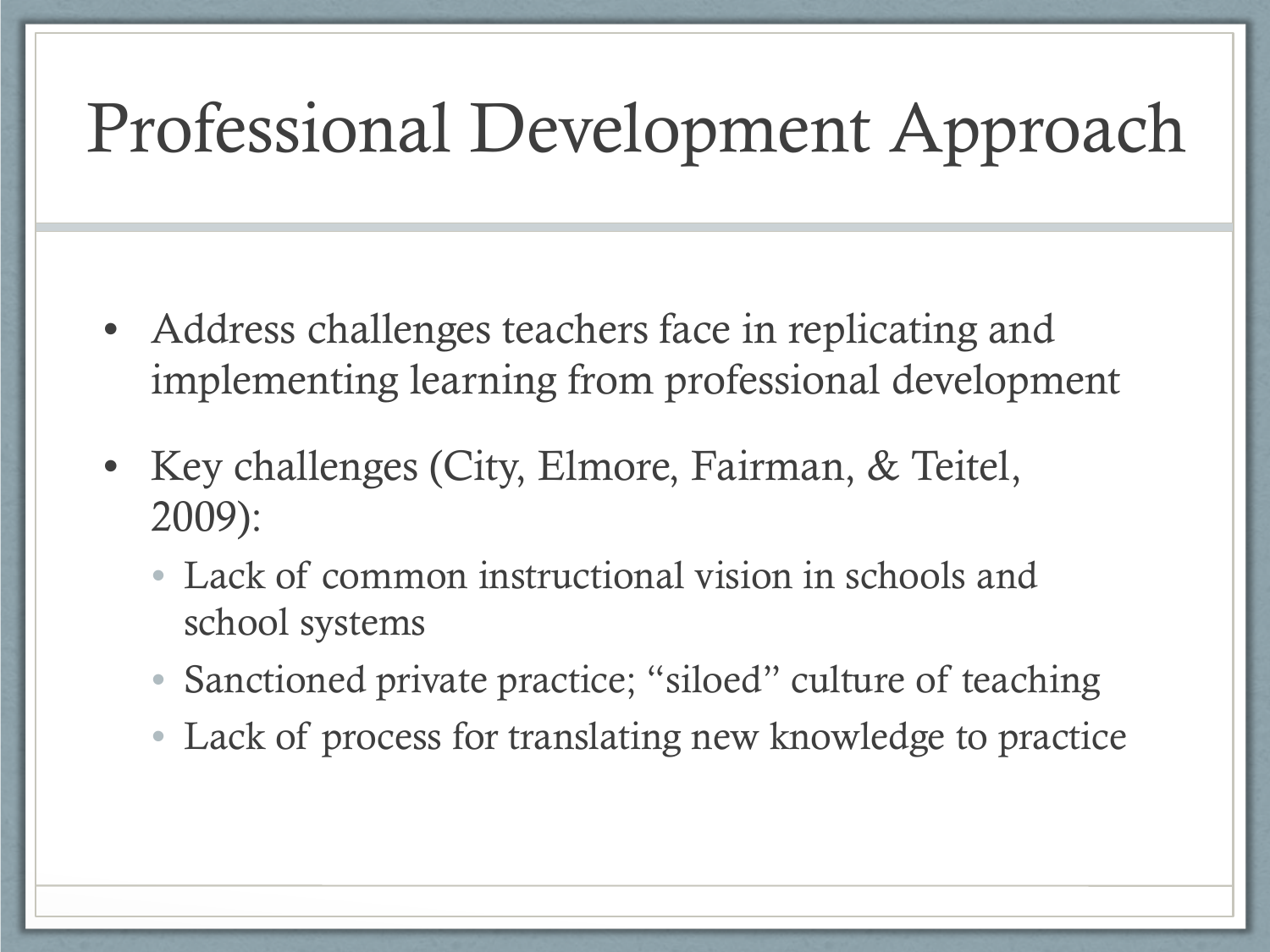### Professional Development Approach

- Address challenges in Summer Climate Academy by including processes suggested by City et al. (2009):
	- Lesson examination
	- Science content study
	- Lesson refinement
	- Lesson delivery and observation
	- Individual reflection
	- Debrief and generalization to practice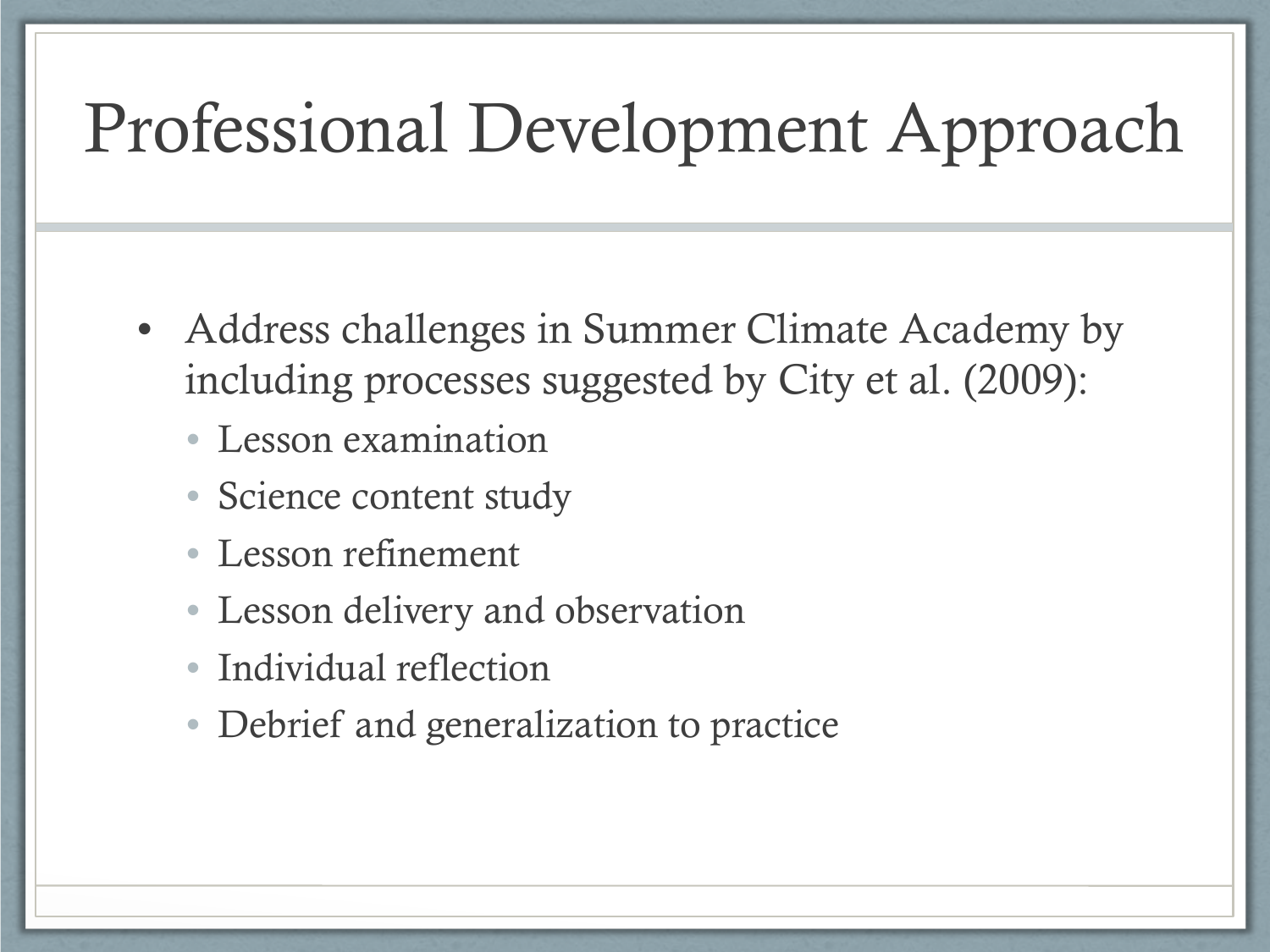- 1. Interactionism and social constructivism (McGinnis, 2003)
- Constructing understandings of experiences is a socially mediated act (Bruffee, 1986; Gergen, 1985)
- Individuals communicate meanings of experiences by inventing symbols within a cultural context (Cobb & Baursfeld, 1995)
	- Invented symbols include speech, talk, discourse or registers (Roth & Tobin, 1996)
- Focus on documenting and sense-making of collaboration among different speech communities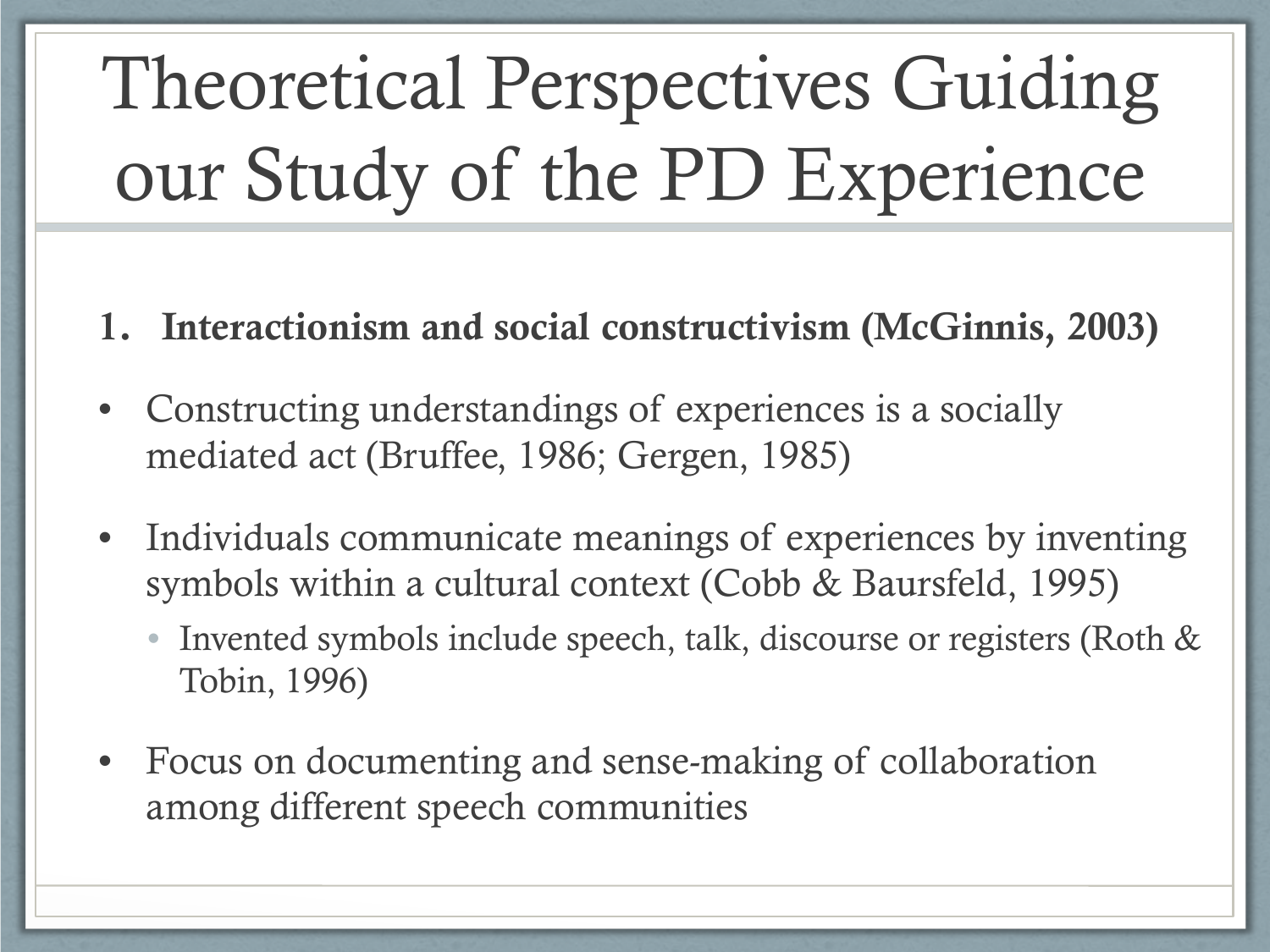- Documenting teachers' sense-making in the Summer Climate Academy:
	- Videotaping group interactions
	- Teachers view videos, respond to interview questions
- Sample questions:
	- *During the video recorded segment, what were you thinking about in regards to climate change education?*
	- *How did your discussion with other teachers influence your thinking about climate change education?*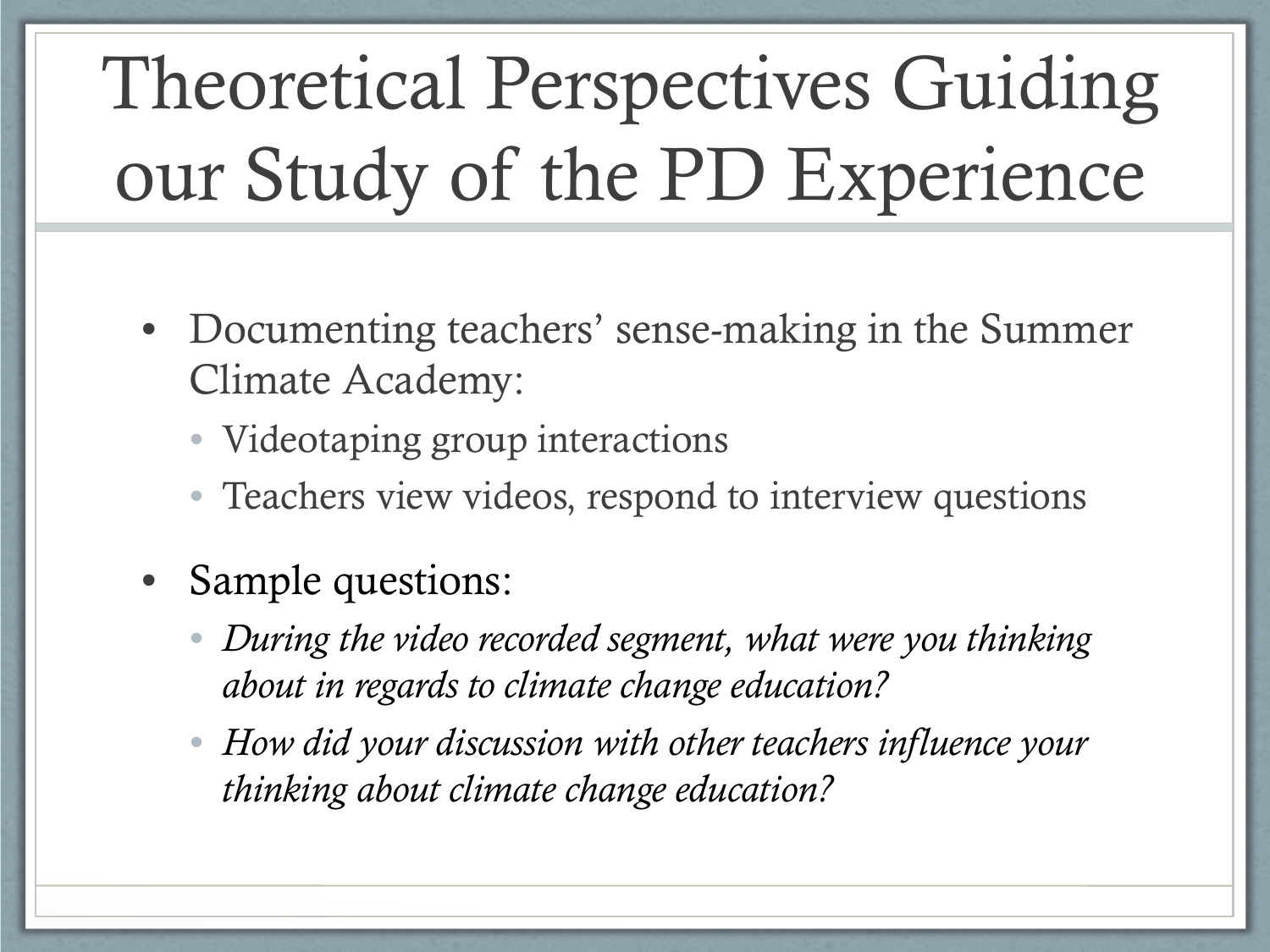- 2. Socioscientific issues (SSI) perspective (Zeidler, Berkowitz & Bennett, in press)
- Climate change is a potentially sensitive socioscientific issue with economic, political, moral/ethical overlays
- Focus on teachers' views and practices related to addressing potentially sensitive topics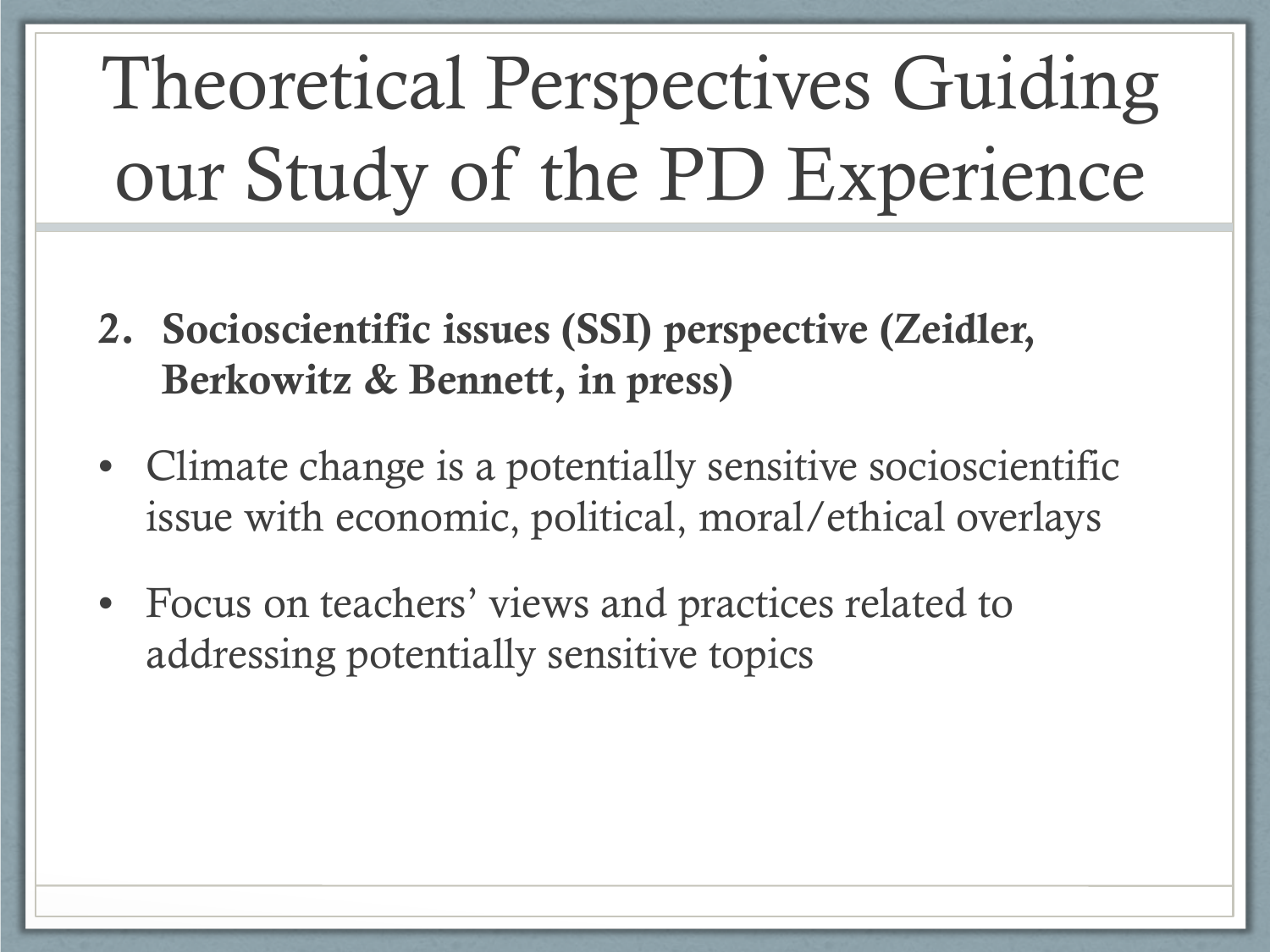#### 3. Sociocultural perspective

- Incorporate regionally-relevant impacts of climate change for Maryland and Delaware.
- Sample interview prompts:
	- *Please comment on the climate change topics listed below in regard to their relevance to your students.*
	- *How does your school's position on the rural-suburban-urban continuum affect the way that you would approach teaching climate change?*

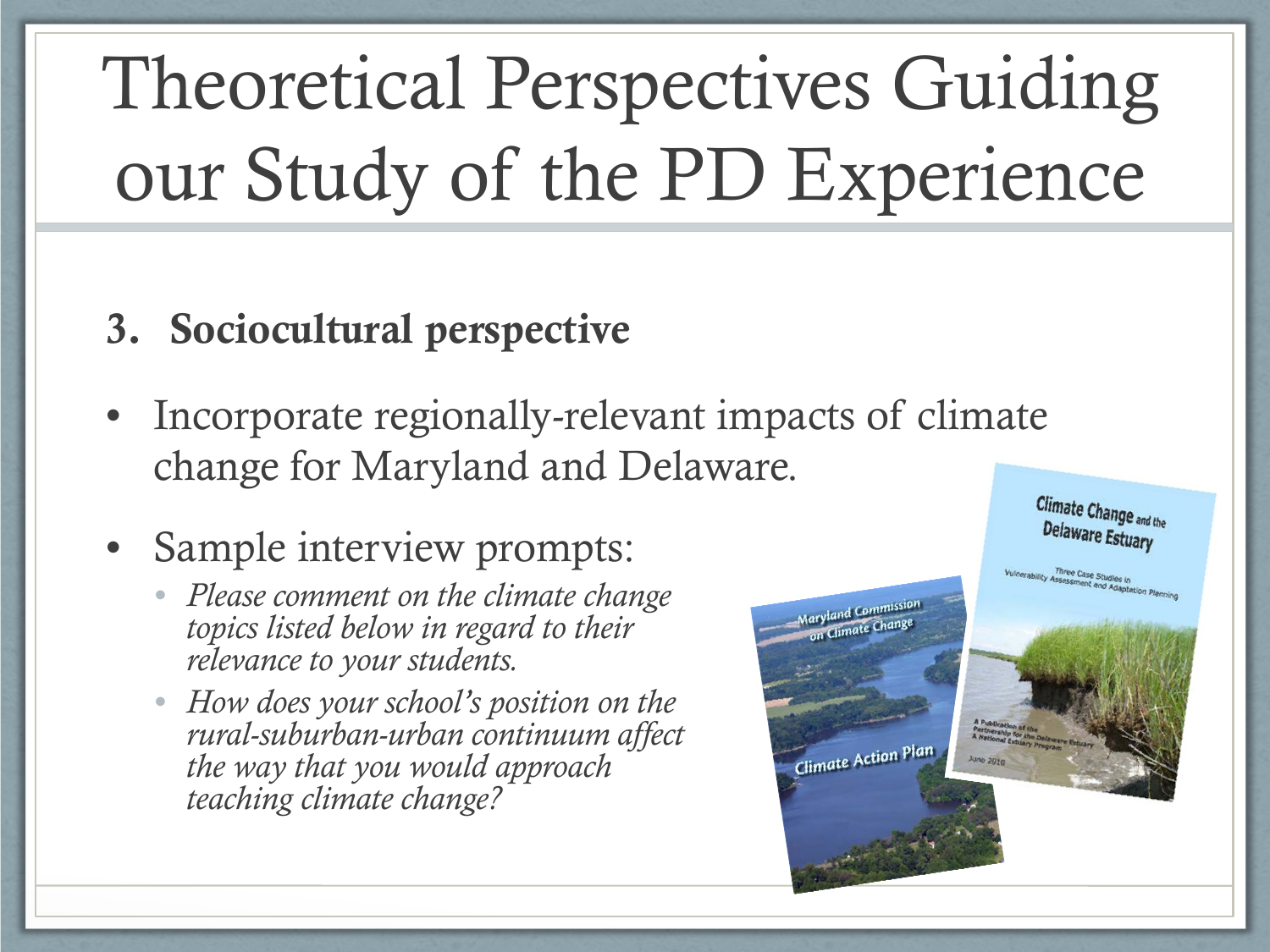## Learning Progressions

- Test draft hypothesized\* learning progressions on:
	- Extreme Weather
	- Sea Level Rise
	- Urban Heat Island Effect





\* Based on our review of the NGSS. Still needs to be empirically validated.

**Atlantic** Ocean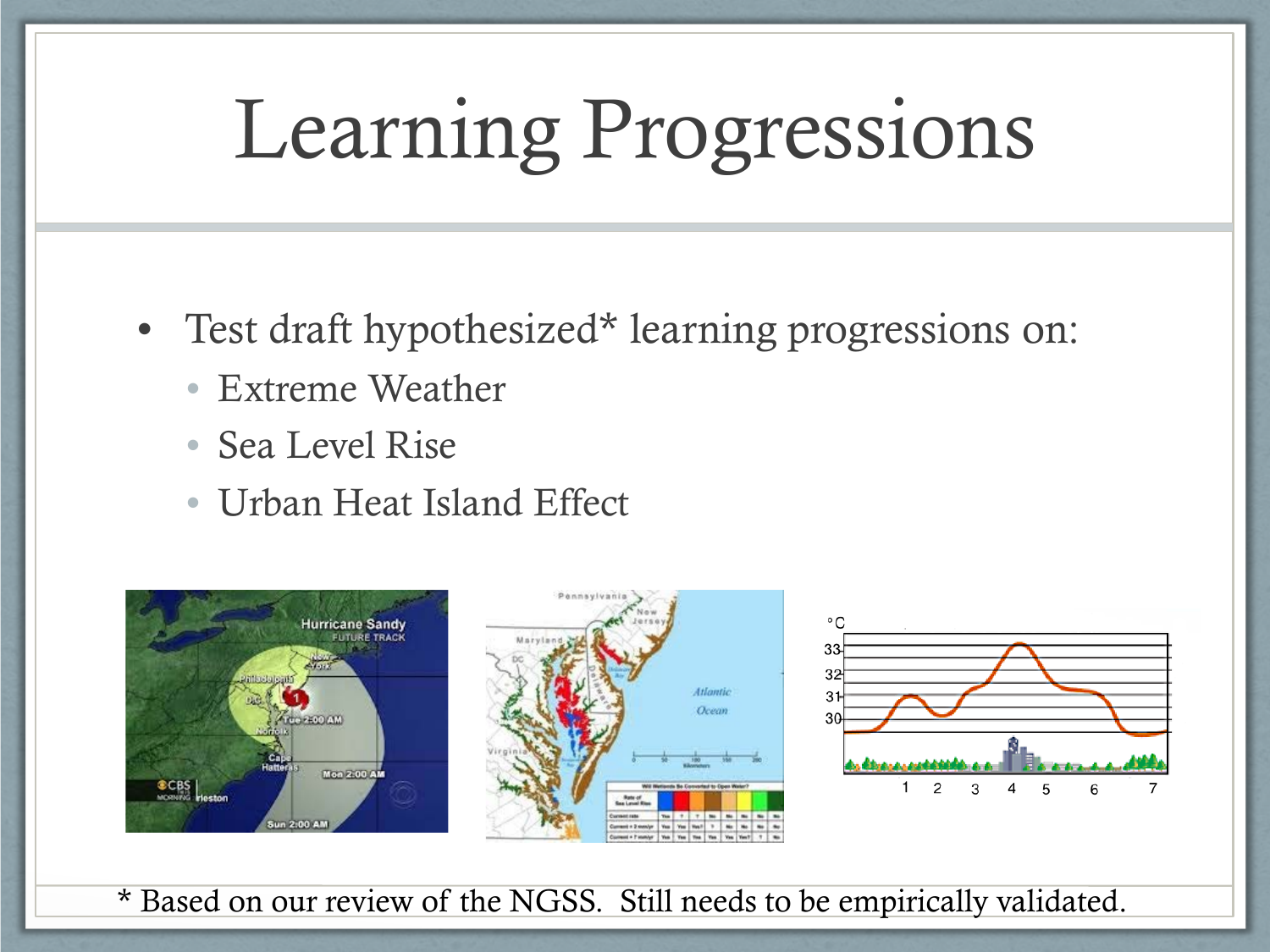### Goals with Learning Progressions

#### To investigate:

- 1. How teaching a particular climate change impact helps students in a particular geographic region to learn about climate change science.
- 2. How teachers can use these learning progressions to teach about climate change science.
- 3. Growth over time of students' knowledge of climate change.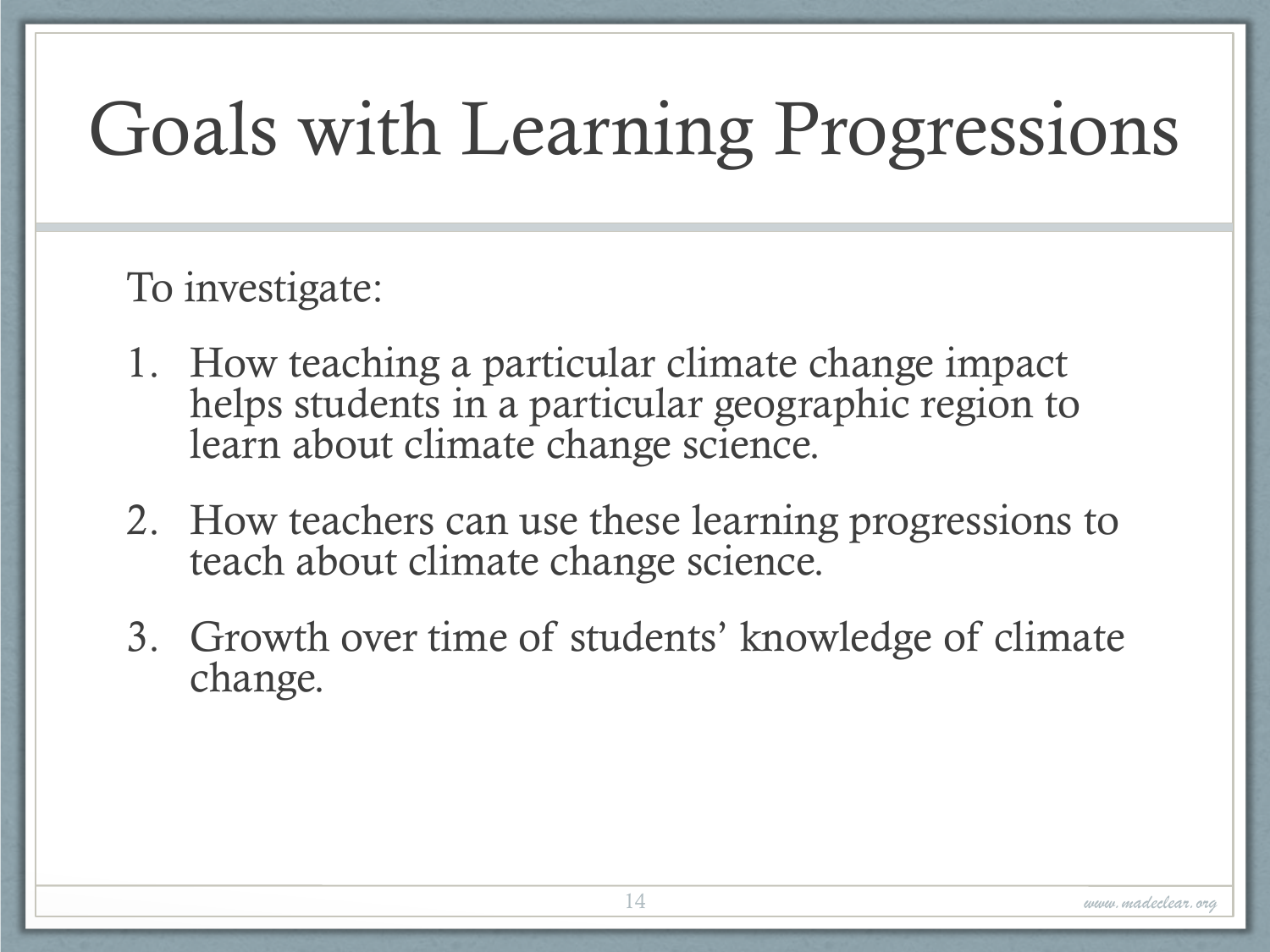### Next steps: Research Activities

• Assess outcomes of PD activities through quasiexperimental design, case studies, and survey research.



- Engage participants as colleagues in refining research tools for use in teacher education
- Use online sea level rise module to test draft hypothesized sea level rise learning progression with undergraduate teacher candidates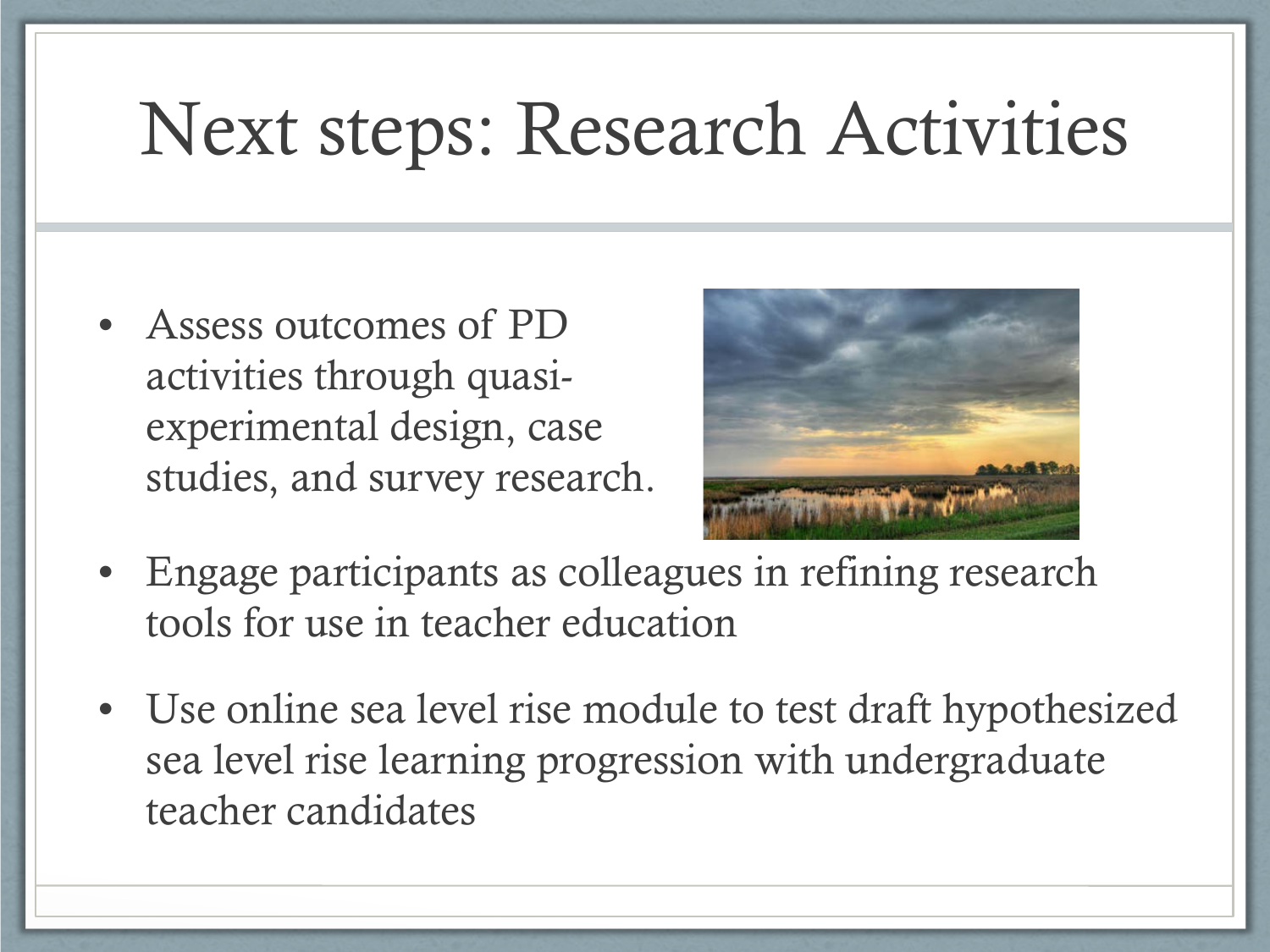## Sample Activity

- Locally-relevant Sea Level Rise module
- Research tool to help test draft hypothesized sea level rise learning progression while engaging teachers in locally relevant content related to climate change
- Pilot and refine with teachers in Summer Climate Academy; use with undergraduate pre-service teachers in Fall Elementary Science Methods Course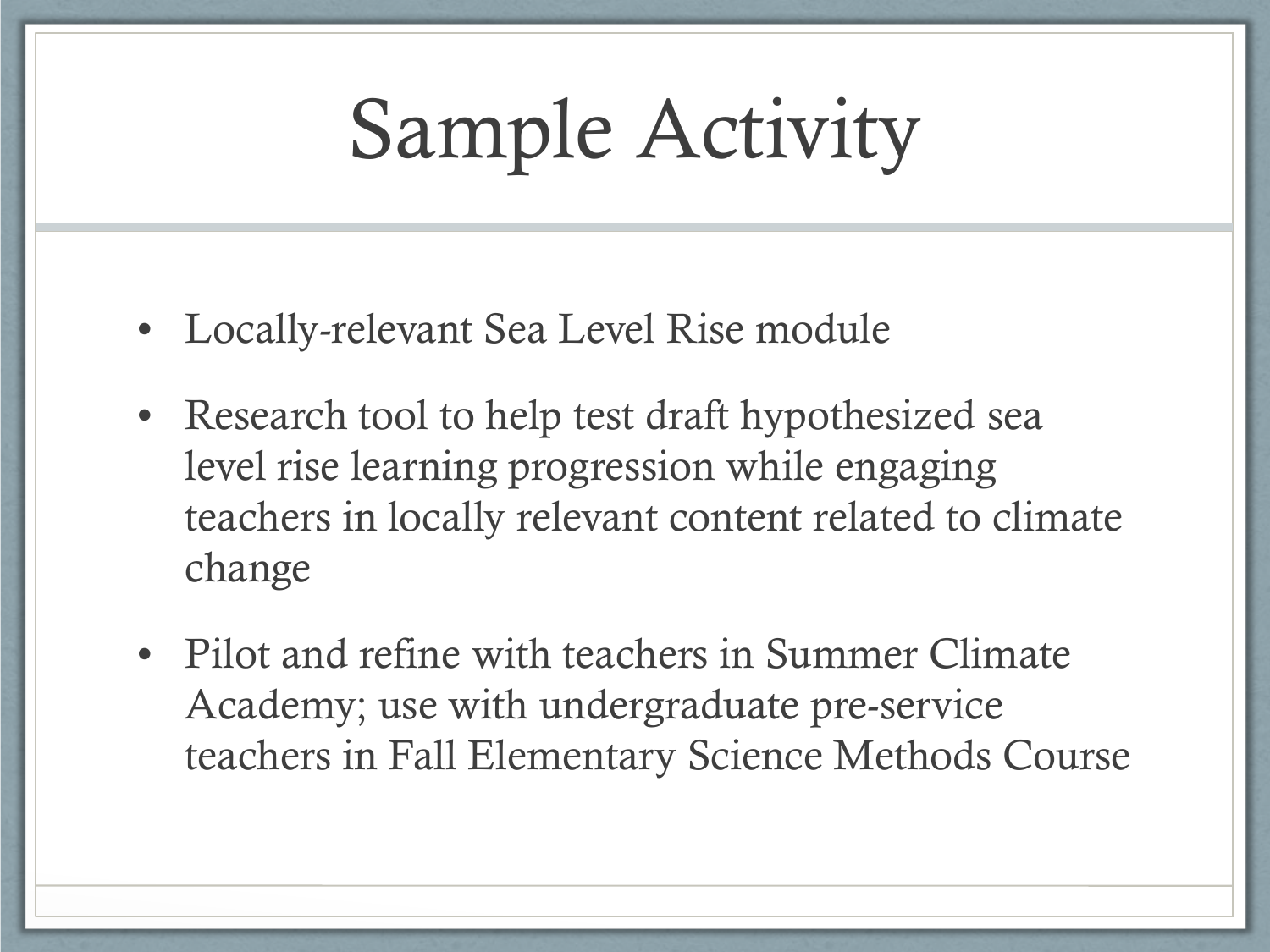# Sample Activity